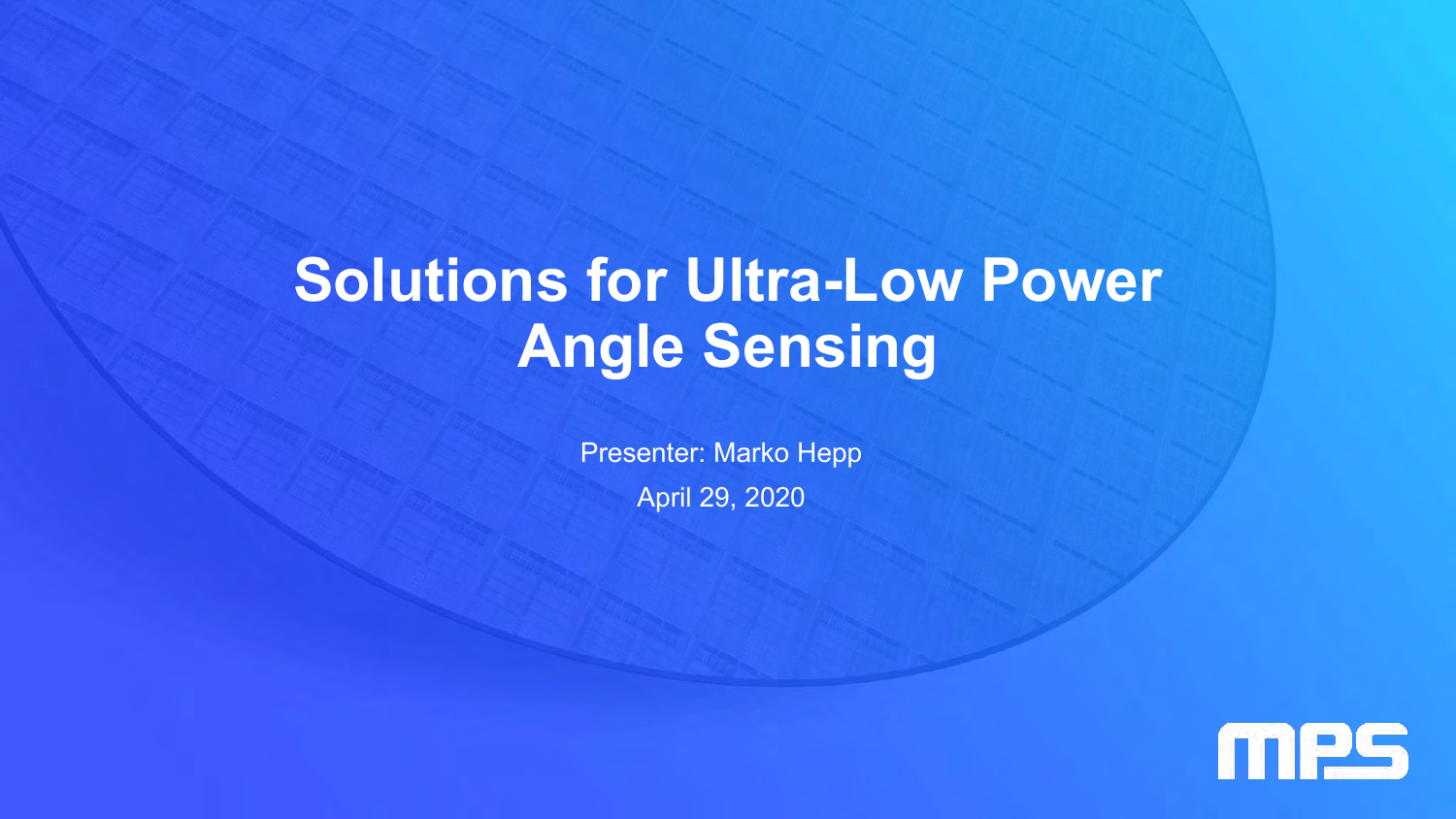#### **MPS Business Development Manager Sensors EMEA**

#### **Marko Hepp**

- > 13 Years IC Product Management, Marketing, Support and Sales
- > 10 Year Industrial Automation Software & Systems
- > 27 Years in and for Semiconductor Industry
- Founding Manager of the BiSS interface consortium for the encoder industry
- Electrical Engineer

[Marko.Hepp@monolithicpower.com](mailto:Marko.Hepp@monolithicpower.com) <https://www.linkedin.com/in/marko-hepp/>



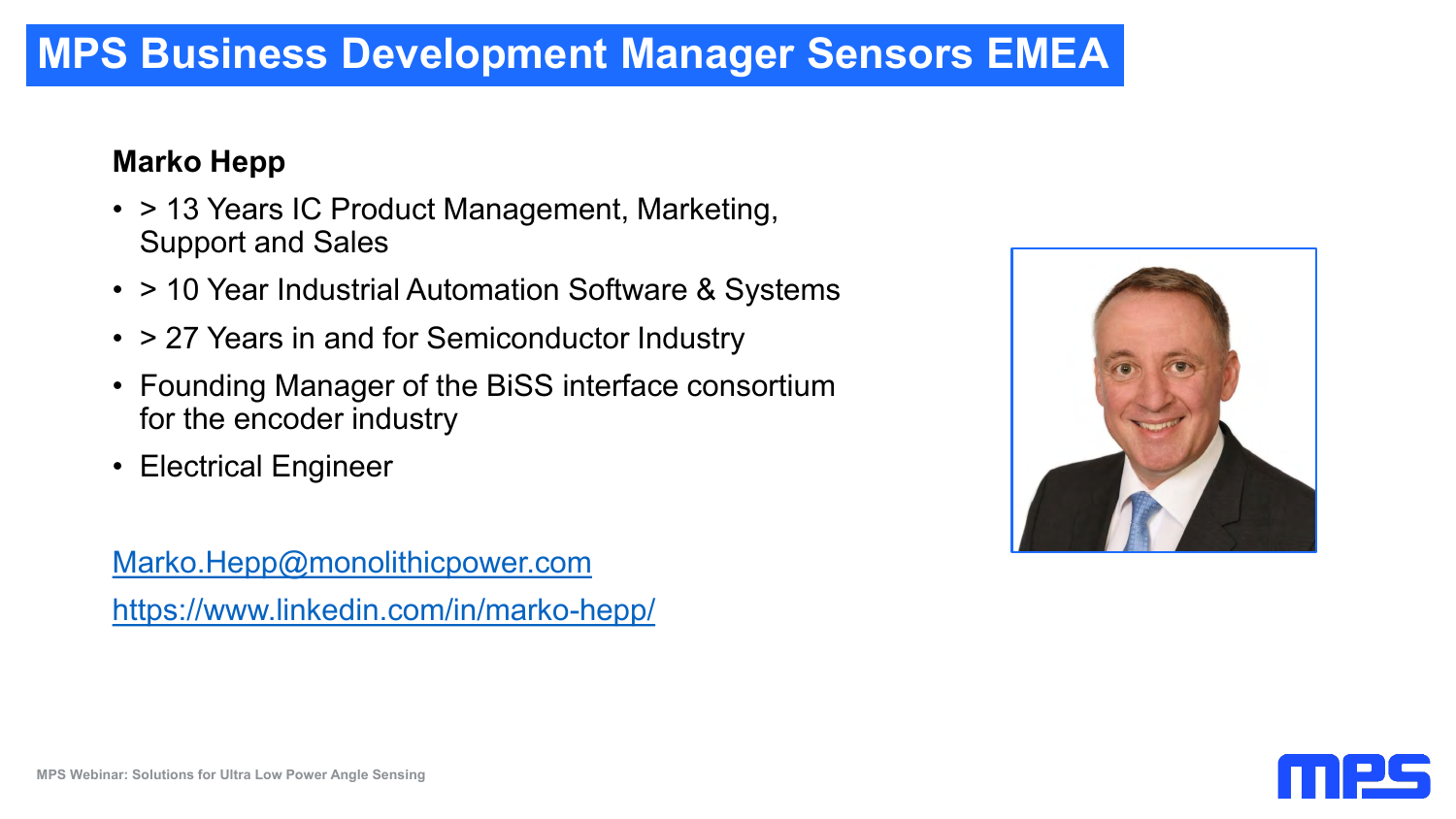The Motivation

Hall Based Position Sensing Systems

Solutions for Ultra-Low Power Angle Sensing

How to Accomplish Saving Power in Systems

Effective Method WOC Wake-On-Change to Save Power

Systematic Impact

Open Q&A

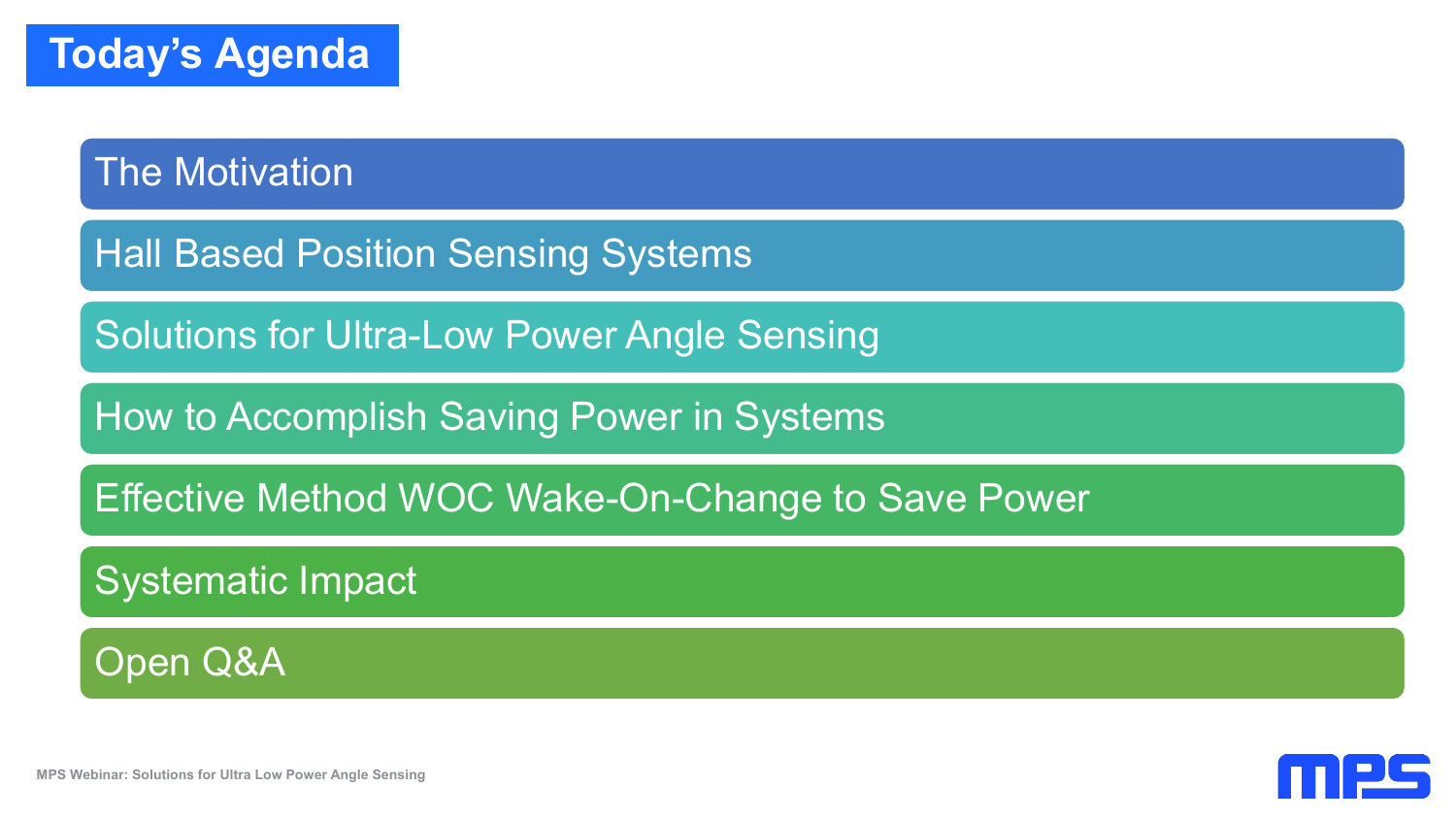## **The Motivation**



Picture Source: <https://de.cleanpng.com/>

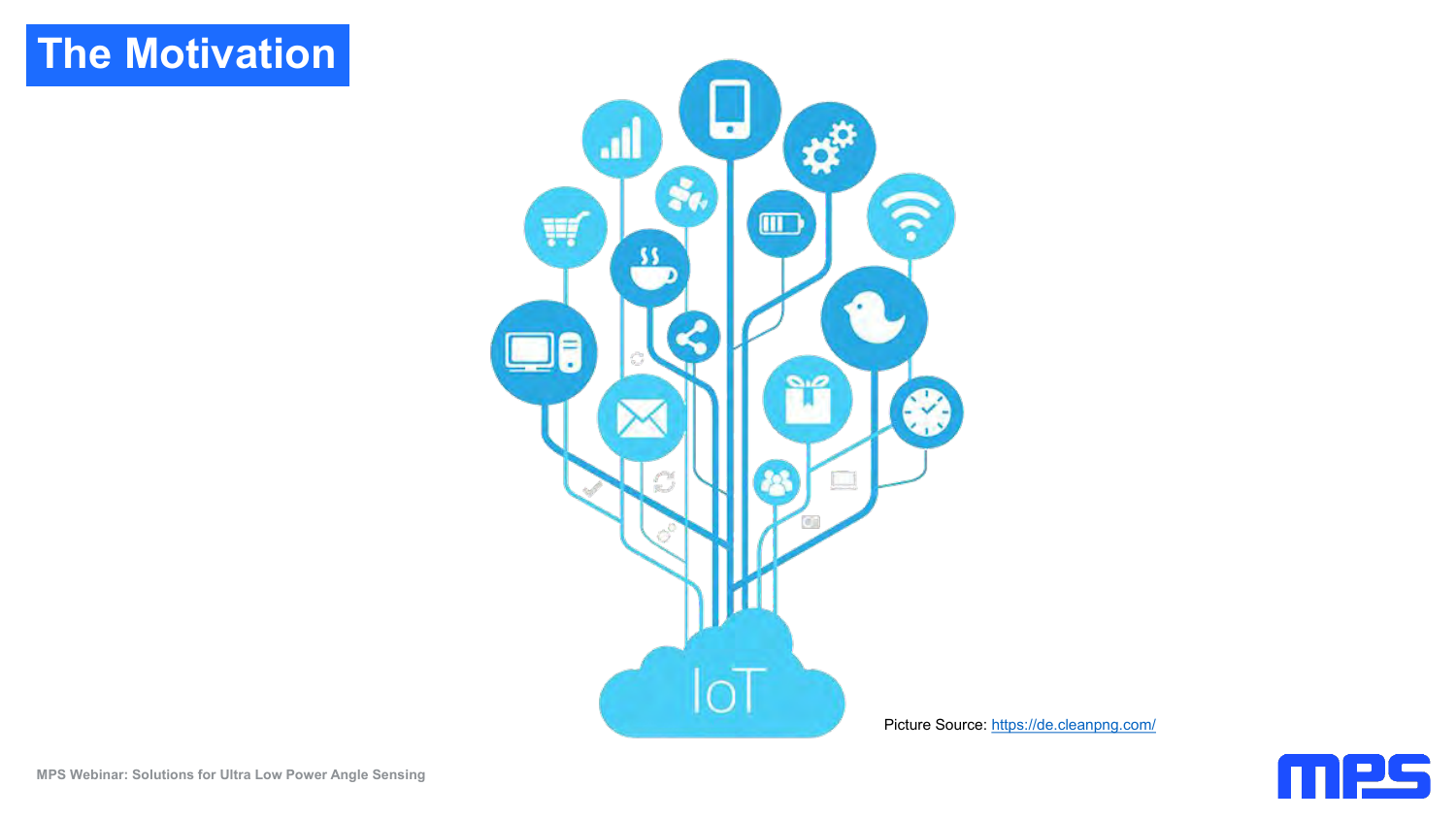## **Angular Sensing with MagAlpha Family**



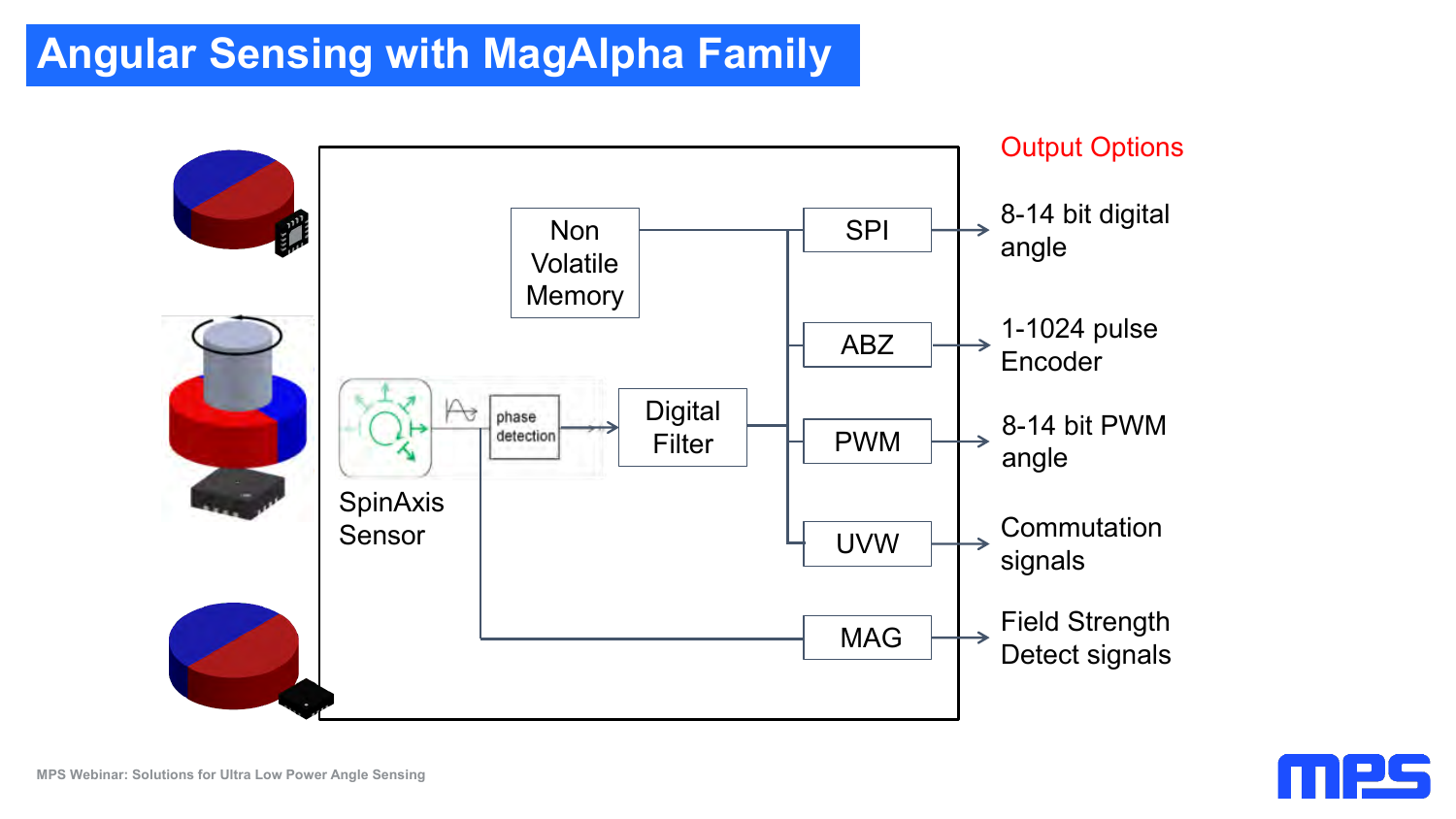## **MagAlpha Spinaxis™ Advantages**

- Resolution: From 8 to 14 bit (+/-3 Sigma)
- Wide Speed Range: Supports speeds from 0 to 100k rpm or more
- Flexible Magnet Topologies: End and Side of Shaft supported
- Fast angle sensing: 1µs Sampling, 3µs to 10µs latency at any constant speed
- Wide Magnetic Field Range: 15mT to greater than 100mT supported
- Small footprint: 3x3mm2 and 2x2mm2 QFN
- **Ultra Fast Power Up**



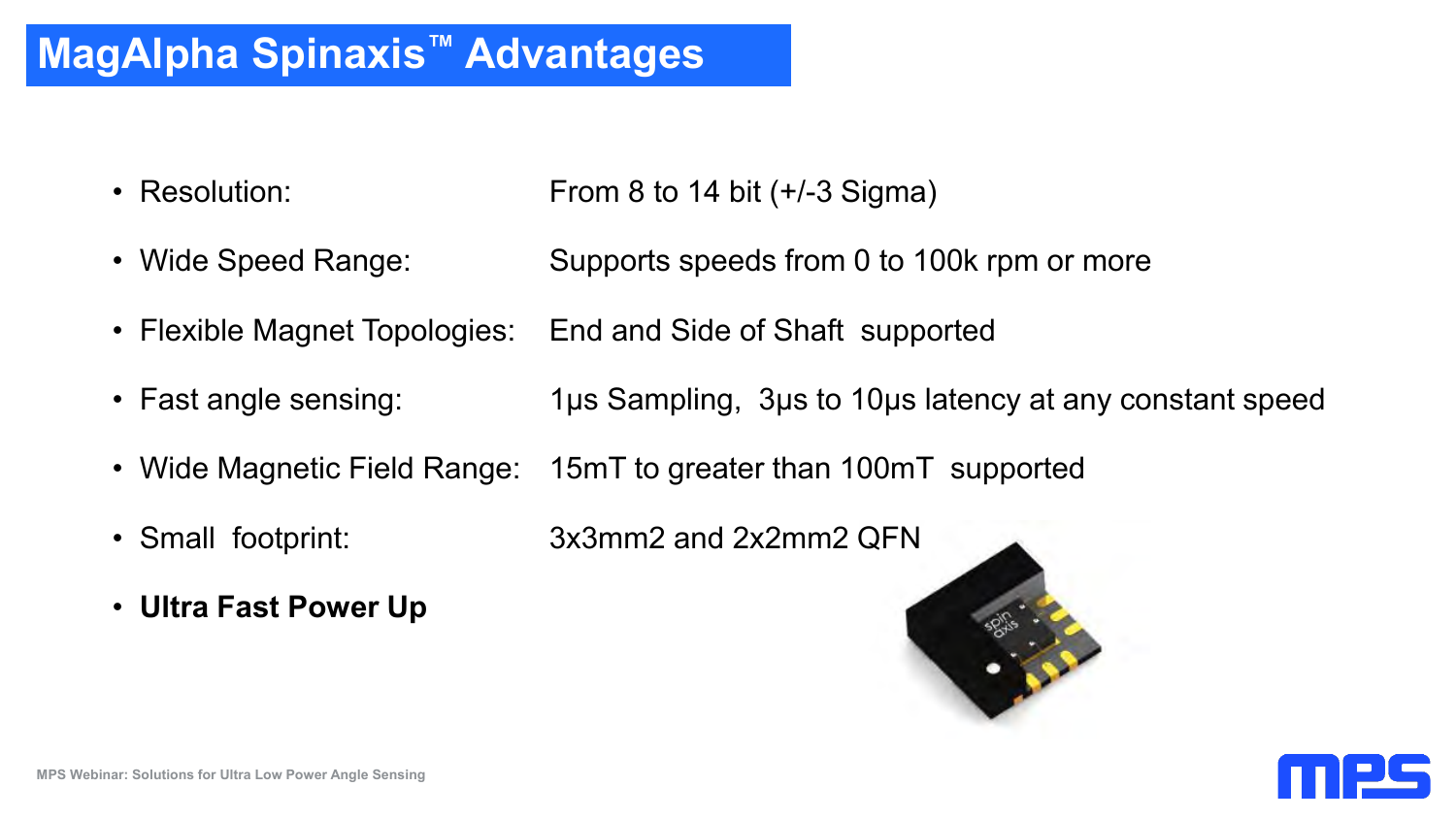#### **Low Power Sensors: MA780 + MA782**

- Resolution: From 8 to 12 bit
- Wide Speed Range: Supports speeds from 0 to 100k rpm
- Fast angle sensing: 1 µs Sampling, on demand,
- Low Latency:  $4 \mu s$  at any constant speed
- Wide Magnetic Field Range: 15mT to greater than 100mT supported
- Small Footprint: QFN16-3x3mm2 or QFN14-2x2mm2
- **Low Power Consumption Modes and Triggers**

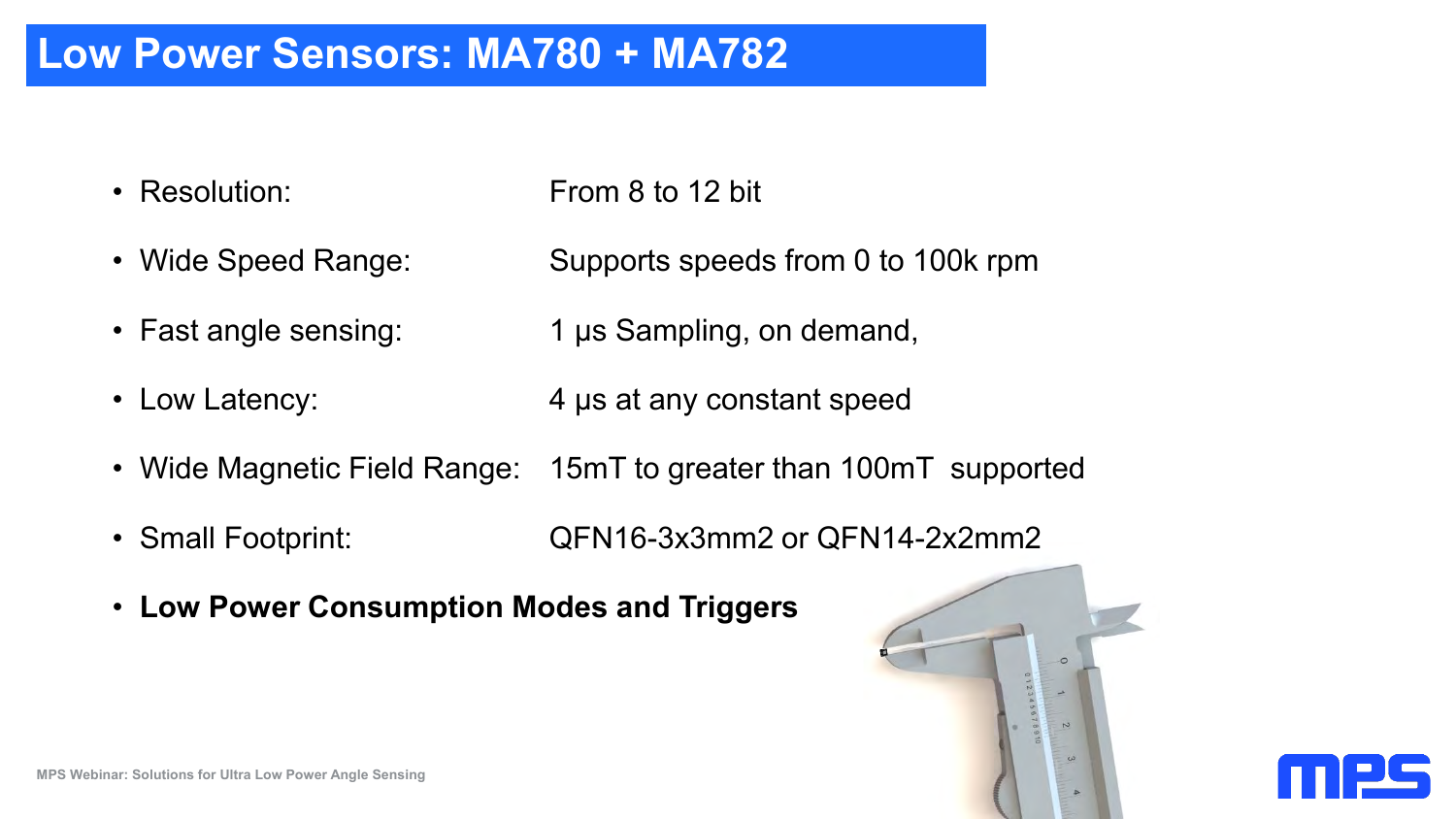## **MA780 + 782 Low Power Angle Sensor**



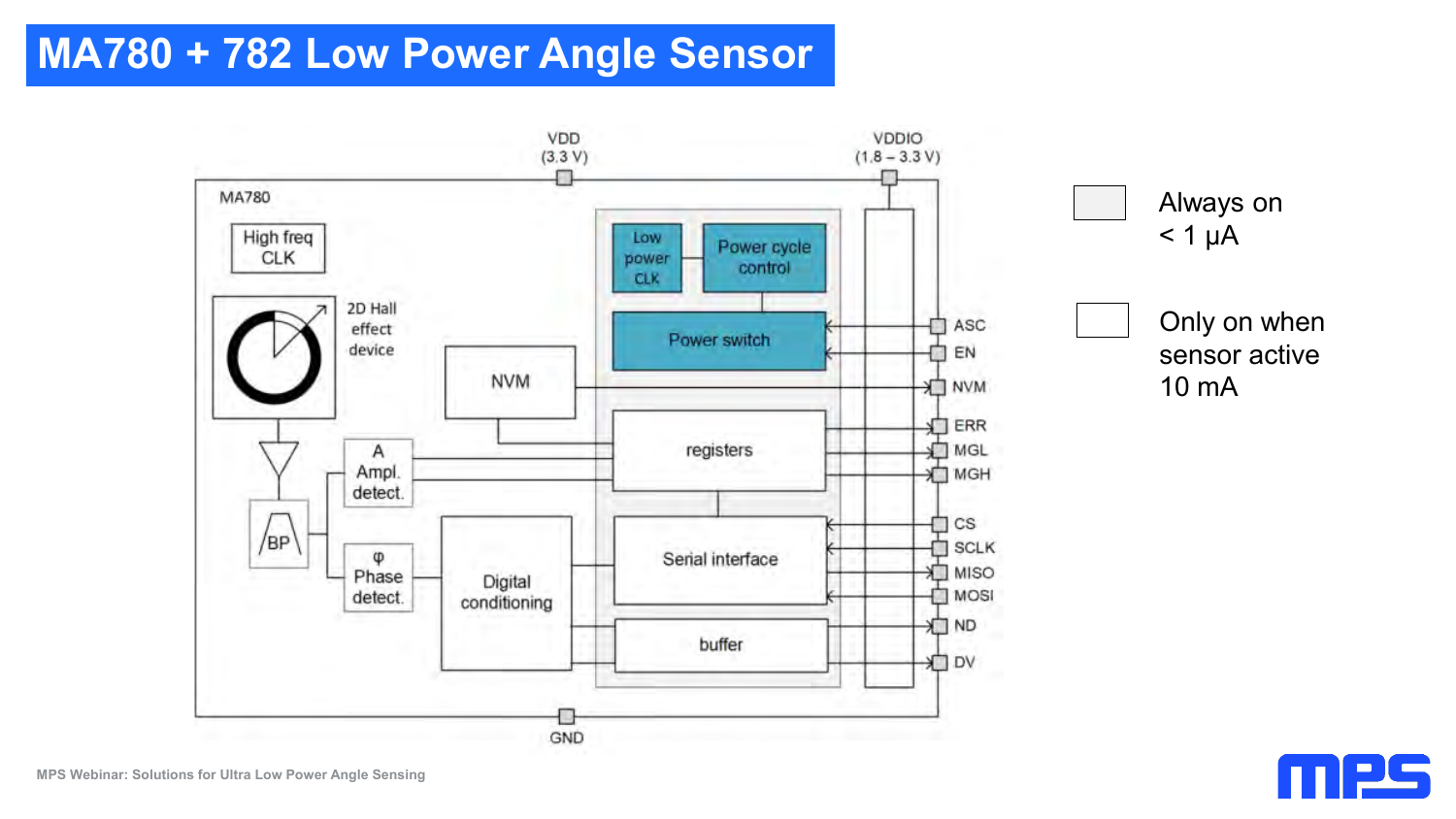## **MA780/782 Low Power Angle Sensor**

*Wake and sleep provides very low average power in battery applications*

- **Power cycling:**
	- **User Controlled**
	- **Automatic Mode (self pulsed)**
	- **WOC (Wake-On-Change)**



- **10 mA when Active**
- **< 1 µA in Idle**
- **< 0.5 µA when Power Off**
- **3.3 V Supply**
- **IO Supply: 1.8 V to 3.3 V.**

| sample    | average current $(\mu A)$ |        |  |  |  |  |
|-----------|---------------------------|--------|--|--|--|--|
| rate (Hz) | 8 bit                     | 10 bit |  |  |  |  |
| 1000      | 500                       | 2900   |  |  |  |  |
| 300       | 150                       | 870    |  |  |  |  |
| 100       | 50                        | 290    |  |  |  |  |
| 20        | 10                        | 60     |  |  |  |  |
| 5         |                           | 16     |  |  |  |  |

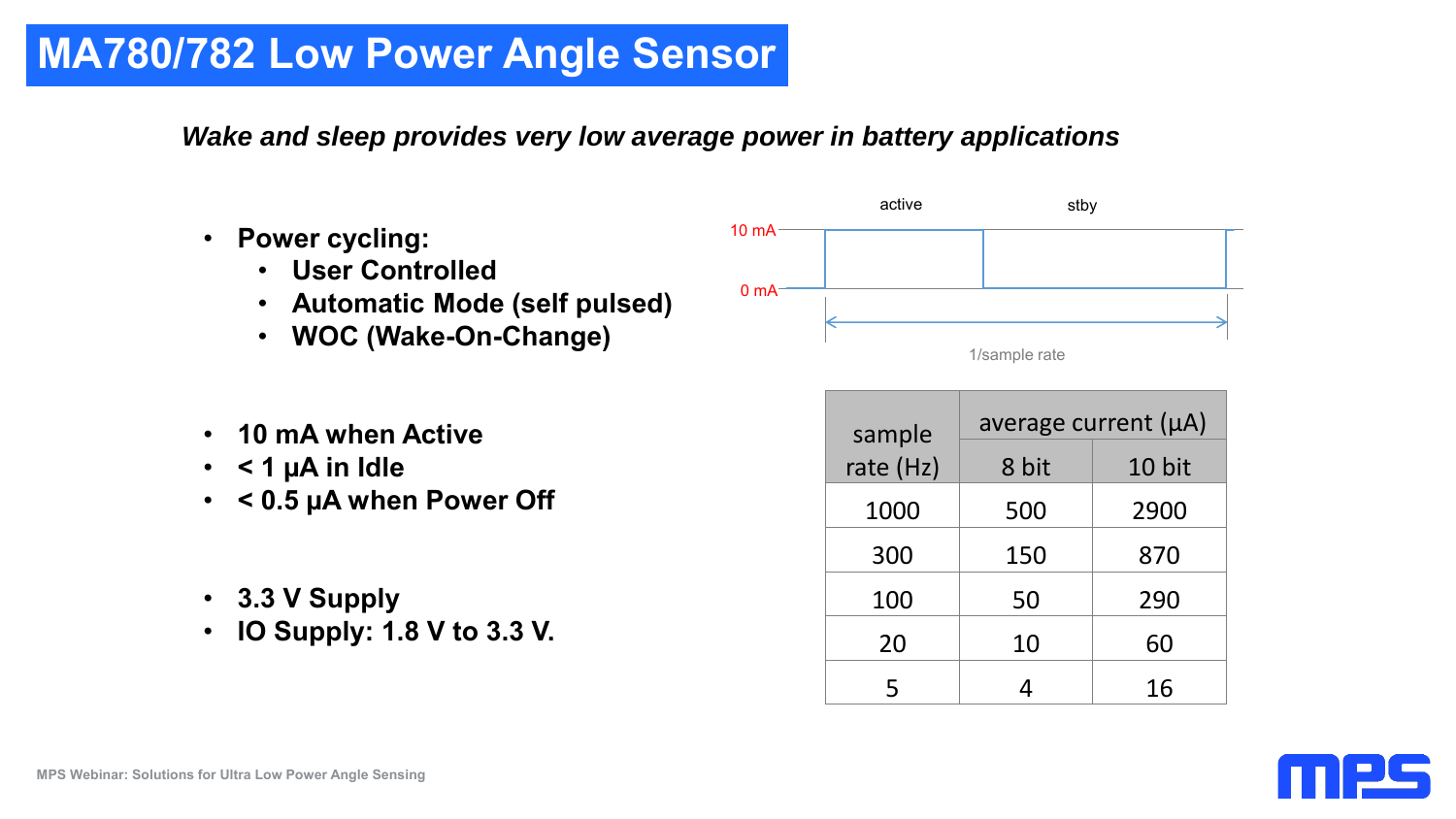#### **MA780/782 Low Power Angle Sensor**

#### 1. User Control Mode

Sensor activity fully user controlled EN pin to control active / low power  $DV =$  angle data valid SPI



#### 2. Automatic Sample Cycle (ASC)

Independent low power sensor. Tactive/Tstby time programmable DV = angle data valid

#### 3. WOC Mode

Independent low power sensor. "Warning on Change of angle" Flags when angle-REF>THR (Absolute or relative motion detection) Only wakes when angle threshold THR is exceed





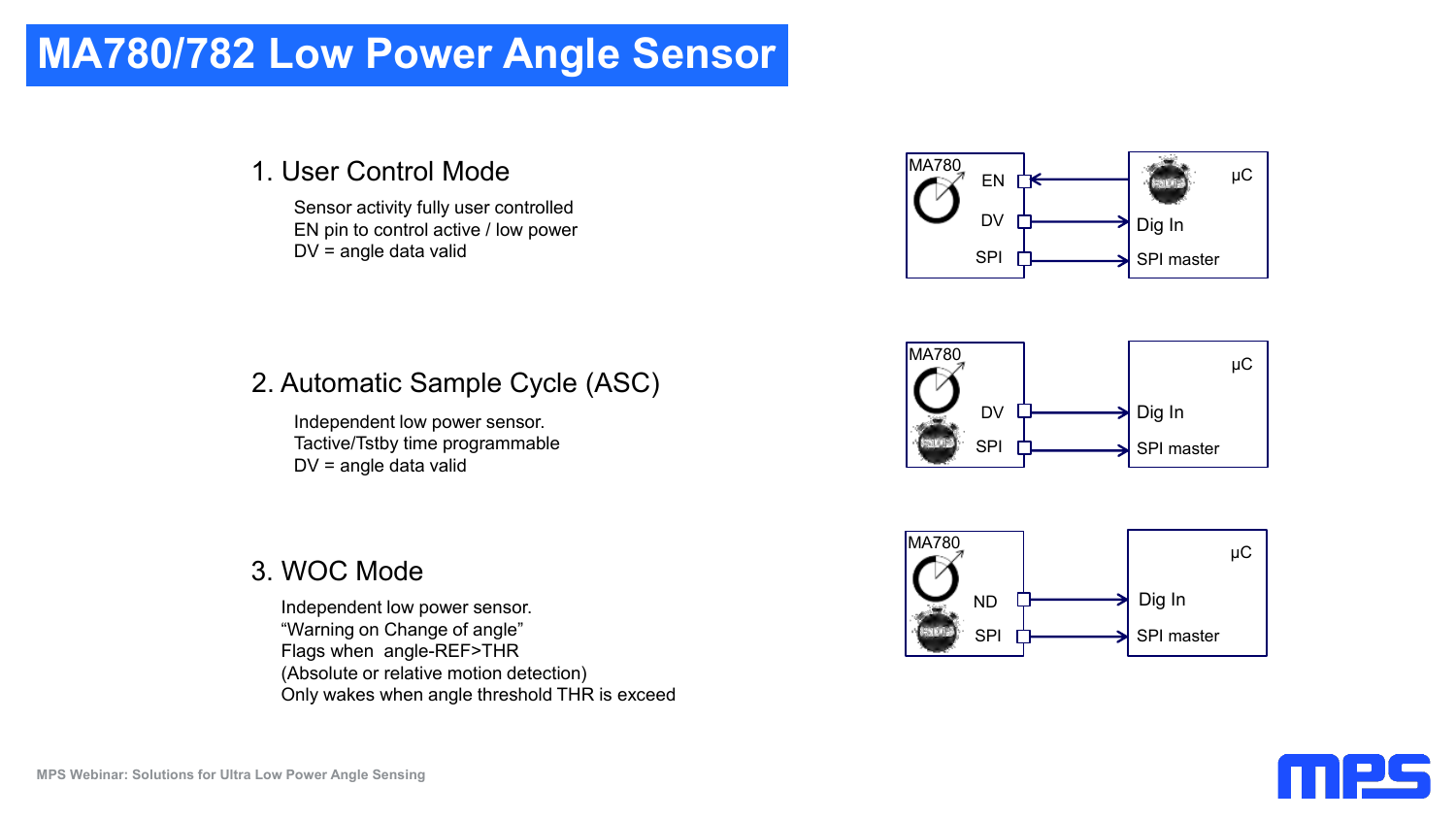## **User Control Mode: External Sensor Control**

- µC controls Sensor Power/Timing
- Sensor converts Position in Active phase
- Sensor indicates DV (Data Valid) to µC
- Access via SPI
	- Position Data Access in Active and Idle





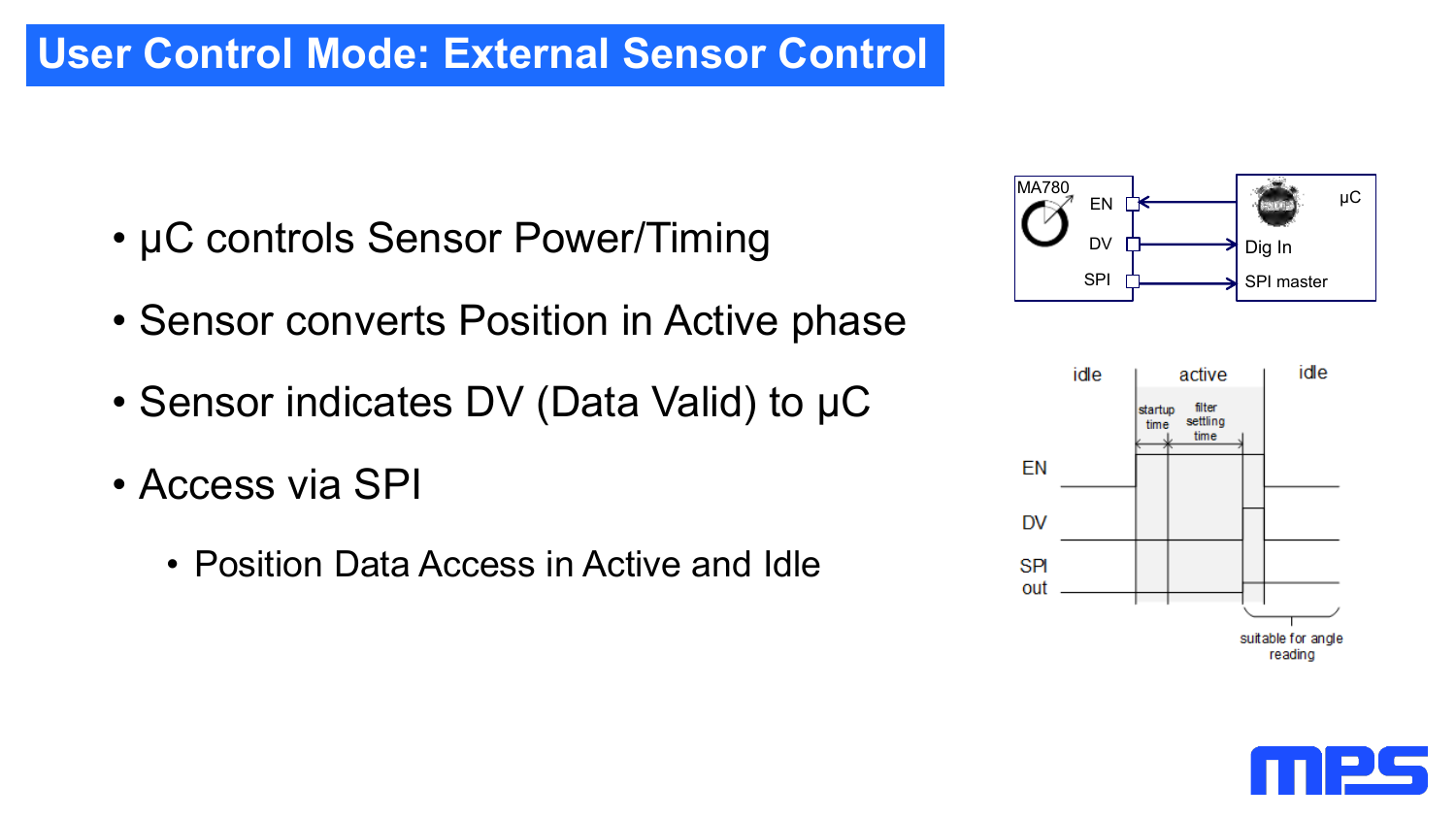## **Automatic Sample Cycle (ASC): Sensor Based Timing**



zero threshold:

#### **Simplest usage Superstrument State Controller State Reading the New Data (ND) output**



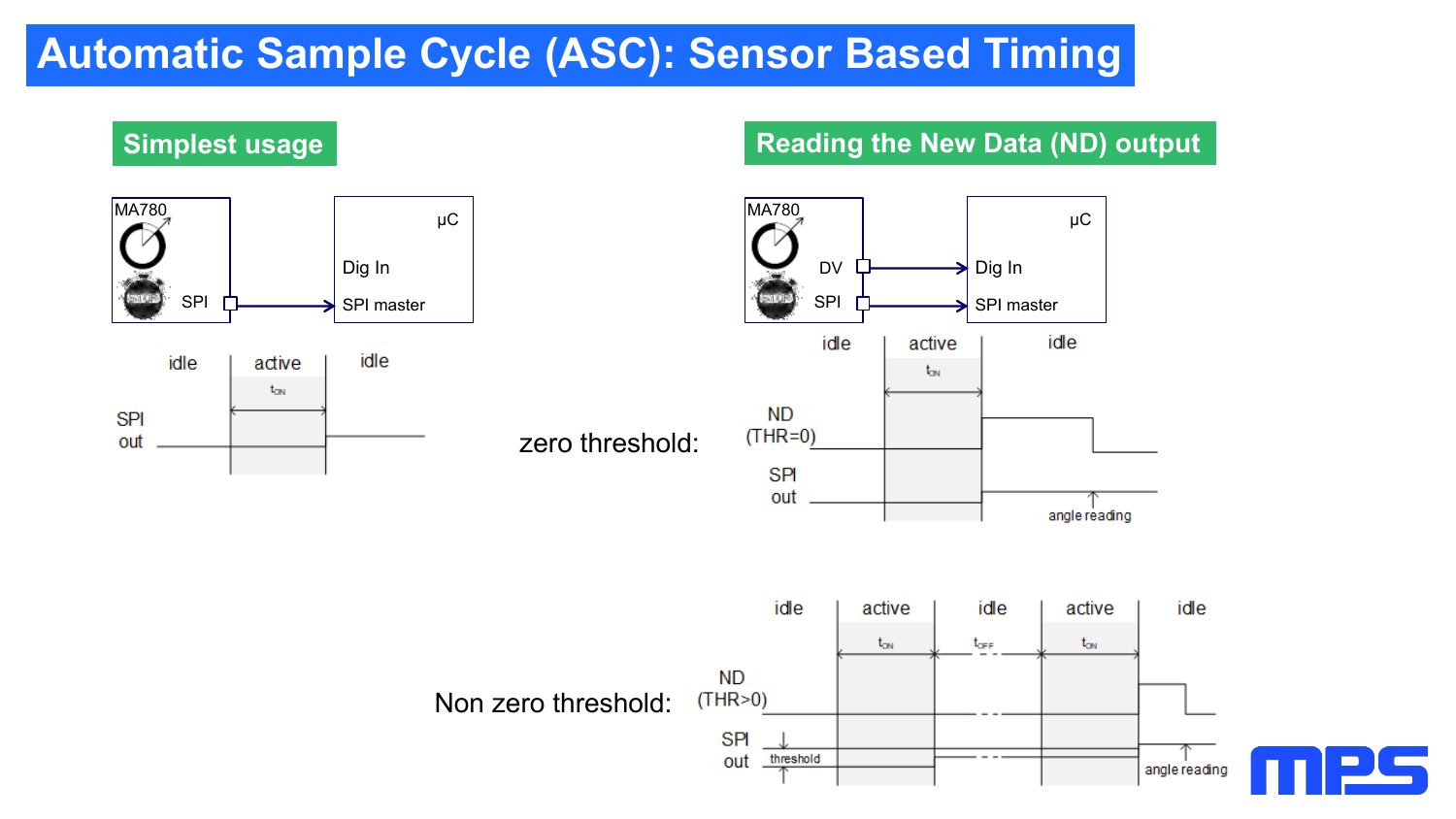## **Wake-On-Change (WOC): Sensor Based Motion Detection**



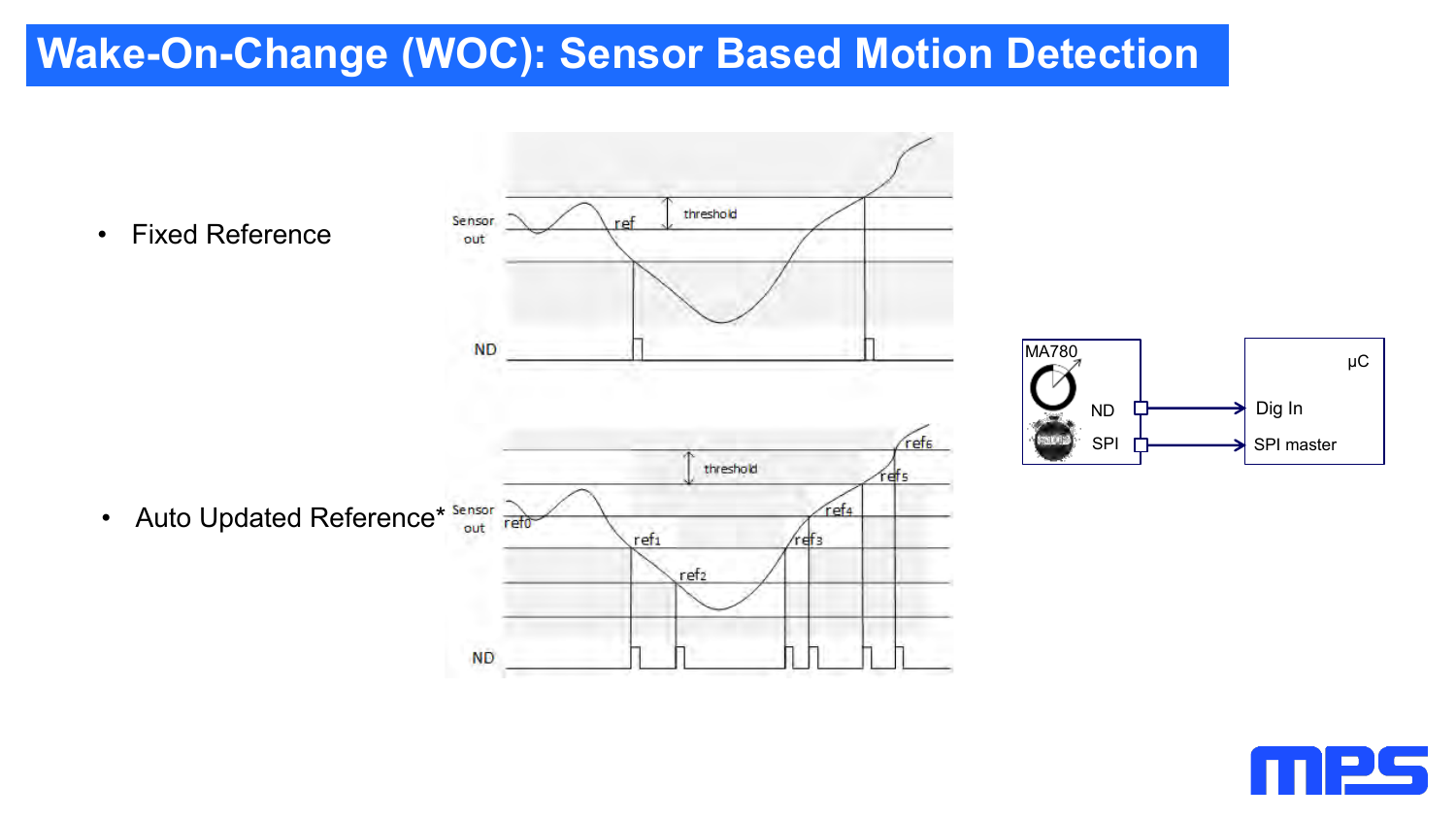#### **Typical HMI Conditions:**

- Sensor Cycle: 5 Hz = 200 ms
- Sensor MA782: Active = 10 mA  $@$  36 µs; Idle = 1 µA
- $\mu$ C ESP32: Active = 35 mA @ UCM 70  $\mu$ s, ASC 25  $\mu$ s, WOC 25  $\mu$ s; Sleep = 10  $\mu$ A

|             |                     |                     |         |                     |              |              |                  |                        | TOWER DEFINITION OF OCIVITATOLS AVOID TO OF OCIVIT |               |                |
|-------------|---------------------|---------------------|---------|---------------------|--------------|--------------|------------------|------------------------|----------------------------------------------------|---------------|----------------|
| <b>Mode</b> | Time of Interaction | <b>Power Demand</b> | 100,000 |                     |              |              |                  |                        |                                                    |               |                |
| <b>UCM</b>  | 200 ms              | 100,000 %           | 90,000  |                     |              |              |                  |                        |                                                    |               |                |
| <b>ASC</b>  | 200 ms              | 73,716 %            |         |                     |              |              |                  |                        |                                                    |               |                |
| <b>WOC</b>  | 200 ms              | 73,716 %            | 80,000  |                     |              |              |                  |                        |                                                    |               |                |
| <b>WOC</b>  | 1 <sub>s</sub>      | 58,693 %            | 70,000  |                     |              |              |                  |                        |                                                    |               |                |
| <b>WOC</b>  | 10 <sub>s</sub>     | 55,313 %            |         |                     |              |              |                  |                        |                                                    |               |                |
| <b>WOC</b>  | 1 Minute            | 55,000 %            | 60,000  |                     |              |              |                  |                        |                                                    |               |                |
| <b>WOC</b>  | 1 Hour              | 54,938 %            | 50,000  |                     |              |              |                  |                        |                                                    |               |                |
| <b>WOC</b>  | 4 Hours             | 54,937 %            |         | 200ms<br><b>UCM</b> | 200ms<br>ASC | 200ms<br>WOC | 15<br><b>WOC</b> | 10 <sub>s</sub><br>WOC | 1 Minute<br>WOC                                    | 1 Hour<br>WOC | 4 Hours<br>WOC |



Power Demand at LICM, ASC, WOC [% of LICM]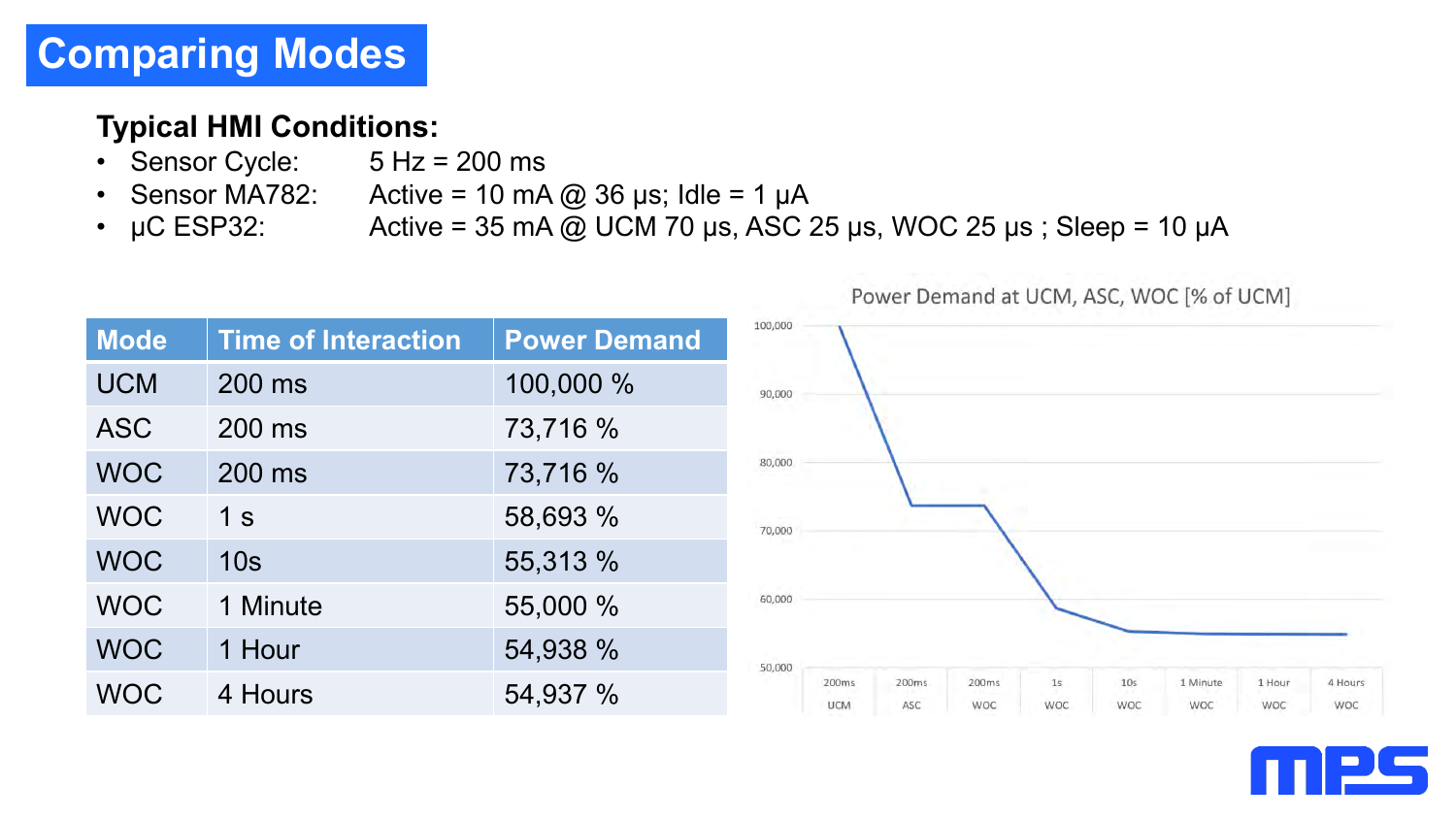**ASC - Active ASC - Idle**











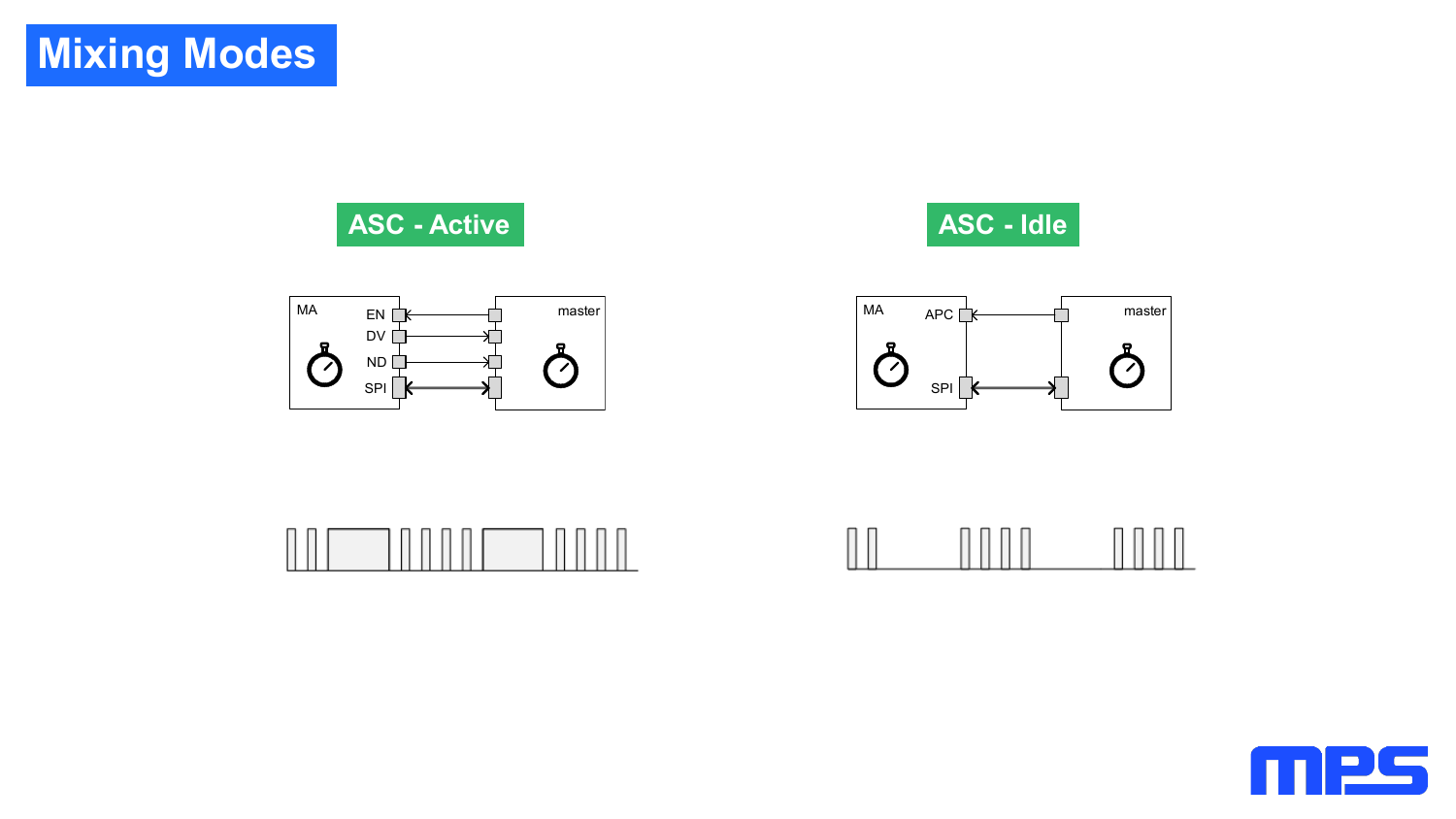## **MA780/782 Ultra-Low Power Applications**

Battery powered devices like dials, smart thermostats, smart locks, ...

Wake and check for movement every few milliseconds









nest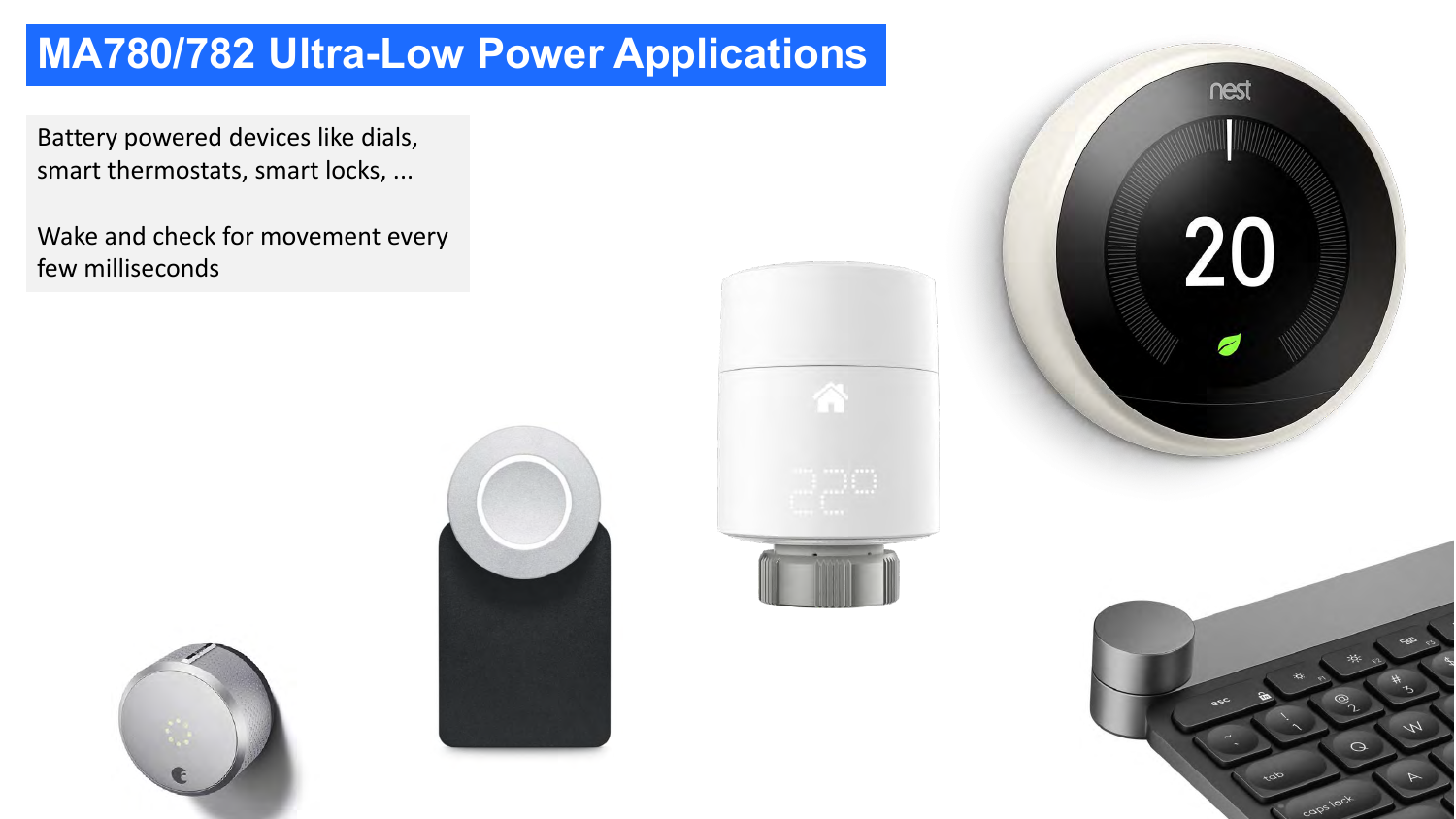#### **Resolution and Adjustable Filter Window**

| <b>Window</b><br>size<br>FW(0:3) | <b>Time</b><br>constant $\tau$<br>[ <sub>us</sub> ] | <b>Filter</b><br>settling time<br>[µs] |  |  |  |
|----------------------------------|-----------------------------------------------------|----------------------------------------|--|--|--|
| $\boldsymbol{0}$                 | 1                                                   | 1                                      |  |  |  |
| 1                                | $\overline{2}$                                      | 3                                      |  |  |  |
| $\overline{2}$                   | $\overline{4}$                                      | $\overline{7}$                         |  |  |  |
| $\overline{\mathbf{3}}$          | 8                                                   | 15                                     |  |  |  |
| 4                                | 16                                                  | 31                                     |  |  |  |
| 5                                | 32                                                  | 63                                     |  |  |  |
| 6                                | 64                                                  | 127                                    |  |  |  |
| $\overline{7}$                   | 128                                                 | 255                                    |  |  |  |
| 8                                | 256                                                 | 511                                    |  |  |  |
| 9                                | 512                                                 | 1023                                   |  |  |  |
| 10                               | 1024                                                | 2047                                   |  |  |  |
| 11                               | 2048                                                | 4095                                   |  |  |  |
| 12                               | 4096                                                | 8191                                   |  |  |  |
| 13                               | 8192                                                | 16383                                  |  |  |  |
| 14                               | 16384                                               | 32767                                  |  |  |  |
| 15                               | 32768                                               | 65535                                  |  |  |  |



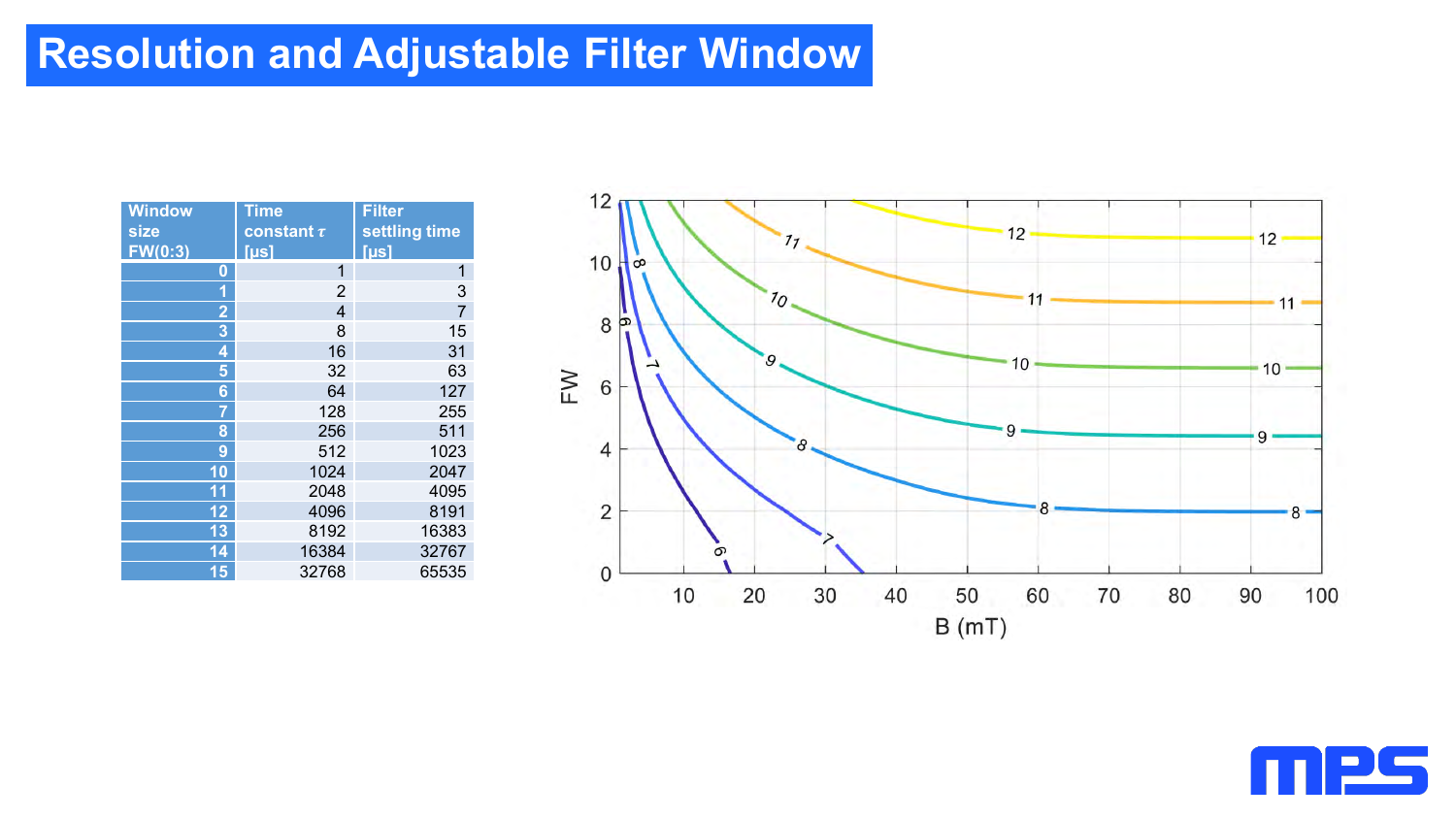## **Sensor Application Range**

**motor applications**

- **Wide Application Range**
	- Up to 12 bit Resolution
	- Up to 100k RPM
	- High Bandwidth SPI

#### • **Trade Off**

- Not enough pins for classic *Real Time Demanding* interfaces: ABZ, UVW, PWM
- embedded system Structure Required



#### **Industrial & consumer**

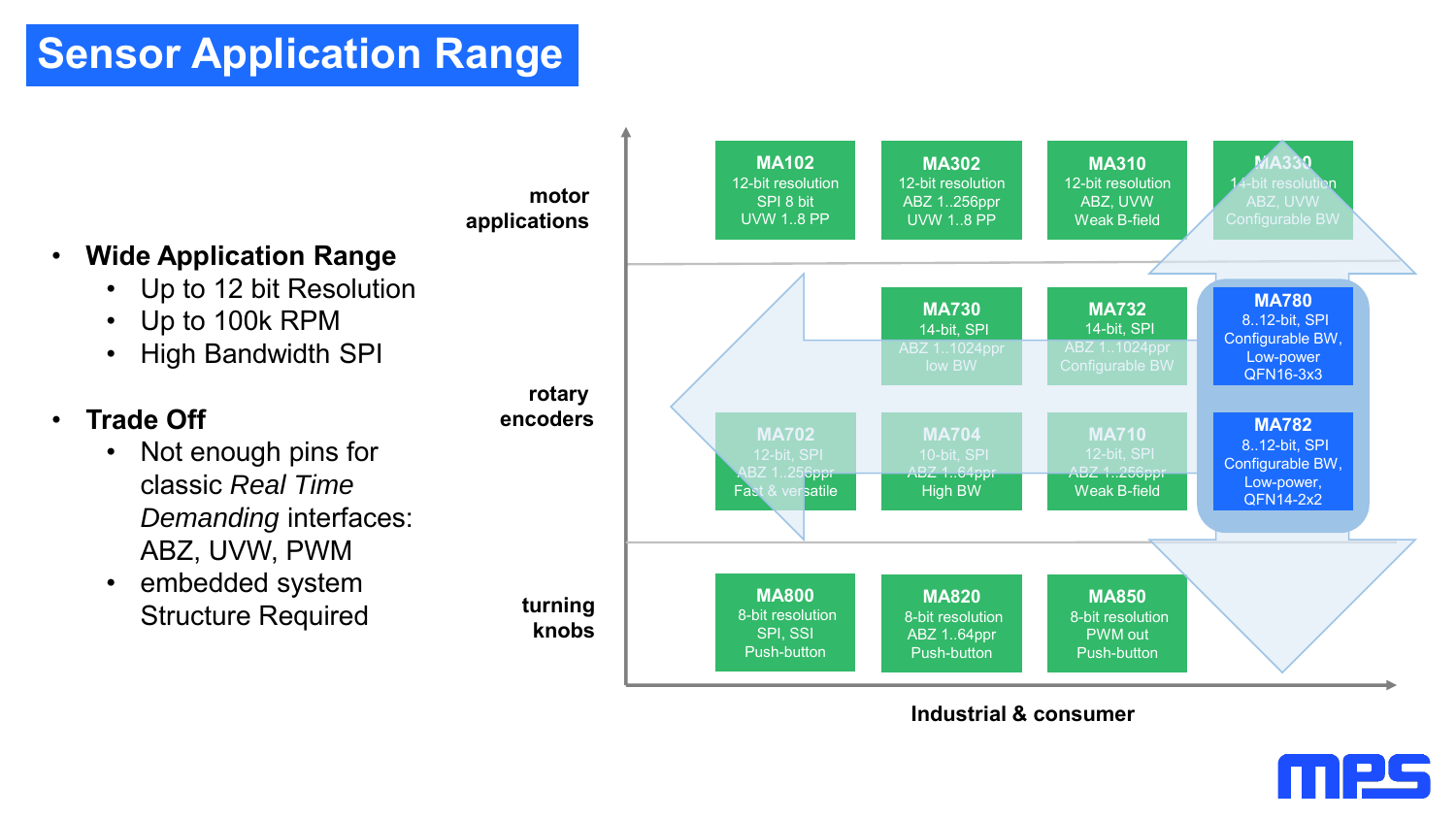## **Enabling Ultra-Low Power System Architecture**

- Ultra-Low Power capable Sensor
	- Wide Configuration Range
	- Wide Operation Range
	- Wide Performance Range
- System Structure Flexibility
	- Roles of Master and Slave
	- Time + Event based Operation



#### **World's Smallest Absolute ICEncoder™**